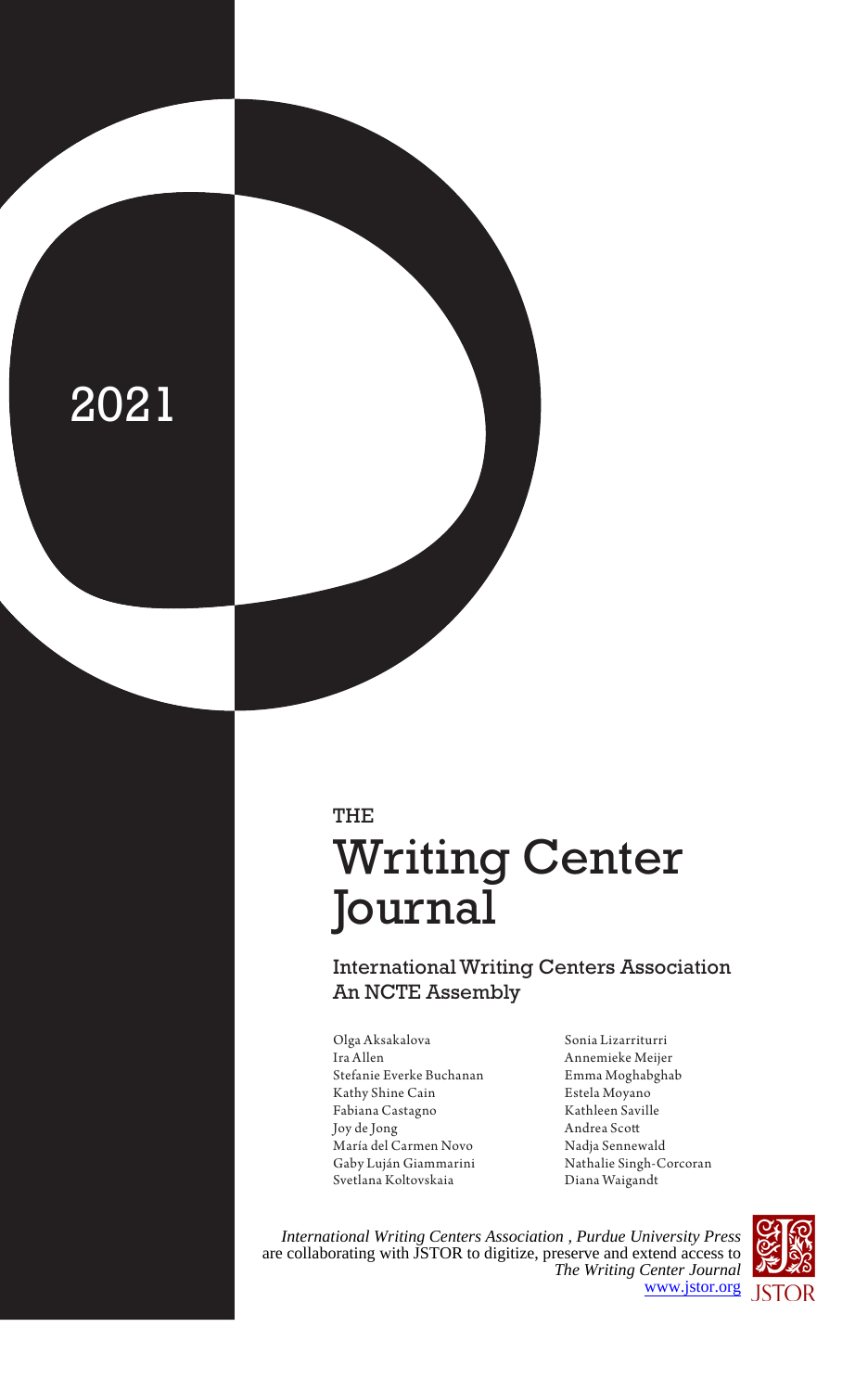**Editors** Pam Bromley, *Scripps College* Kara Northway, *Kansas State University* Eliana Schonberg, *Duke University*

**Special Guest Editor** Katrin Girgensohn, *SRH Berlin University of Applied Sciences*

**Book Review Editor** Steve Price, *Mississippi College*

**Associate Editors** Pratistha Bhattarai*, Duke University* Eun-hae Kim, *Duke University*

**Editorial Assistant** Gabrielle Wurmitzer, *Duke University*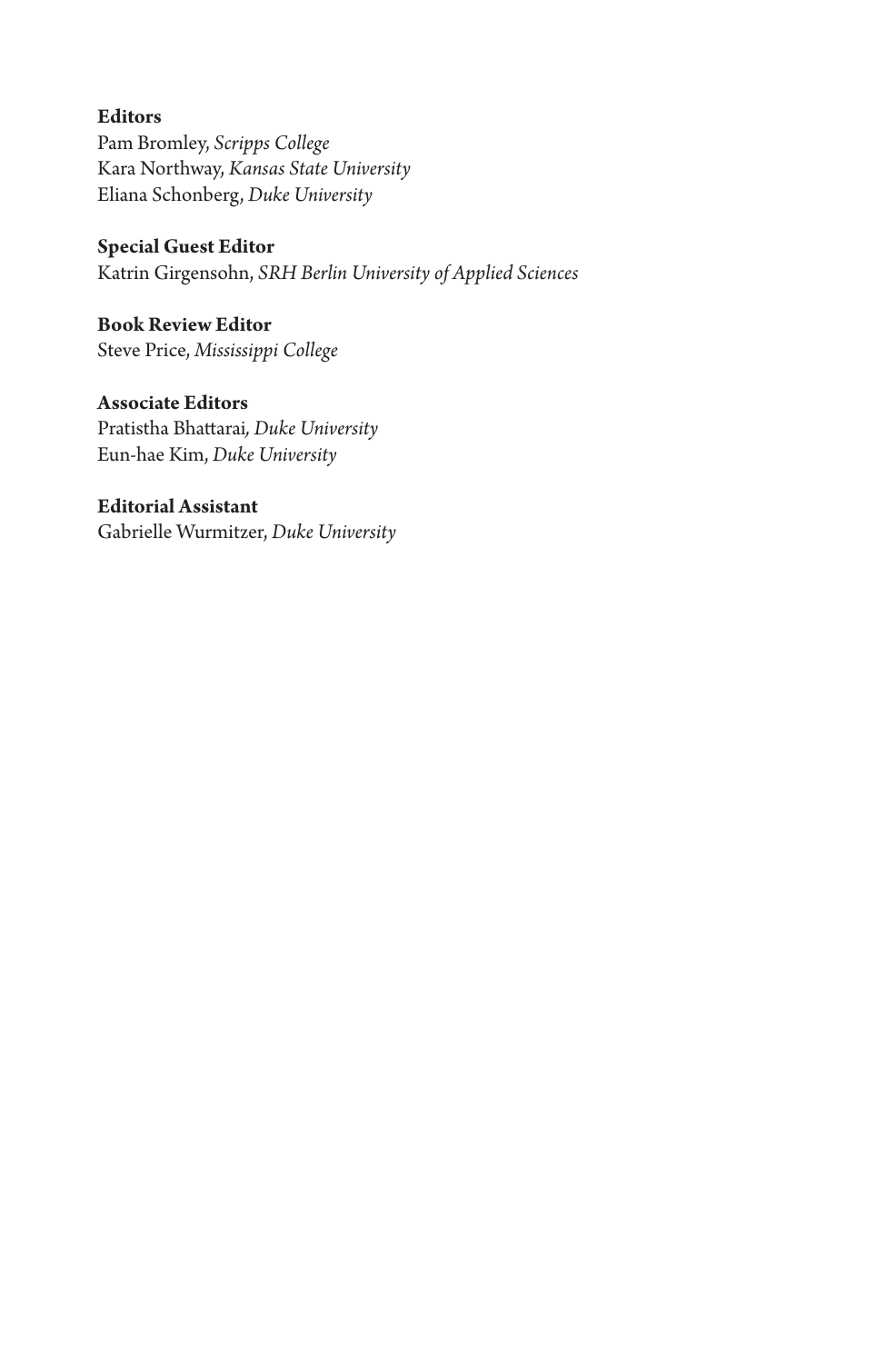#### **History of** *The Writing Center Journal*

*The Writing Center Journal* was launched in 1980 by Lil Brannon & Stephen North and remains the primary research journal in the field of writing centers. *WCJ* is an official journal of the International Writing Centers Association, an Assembly of the National Council of Teachers of English. Previous editors of the journal are listed below.

Lil Brannon & Stephen North 1980–1984

Jeanette Harris & Joyce Kinkead 1985–1990

Diana George, Nancy Grimm, & Edward Lotto 1991–1994

Dave Healy 1994–1997

Albert C. DeCiccio & Joan Mullin 1997–2002

Neal Lerner & Elizabeth Boquet 2002–2008

Lauren Fitzgerald & Melissa Ianetta 2009–2013

Michele Eodice, Kerri Jordan, & Steve Price 2013–2017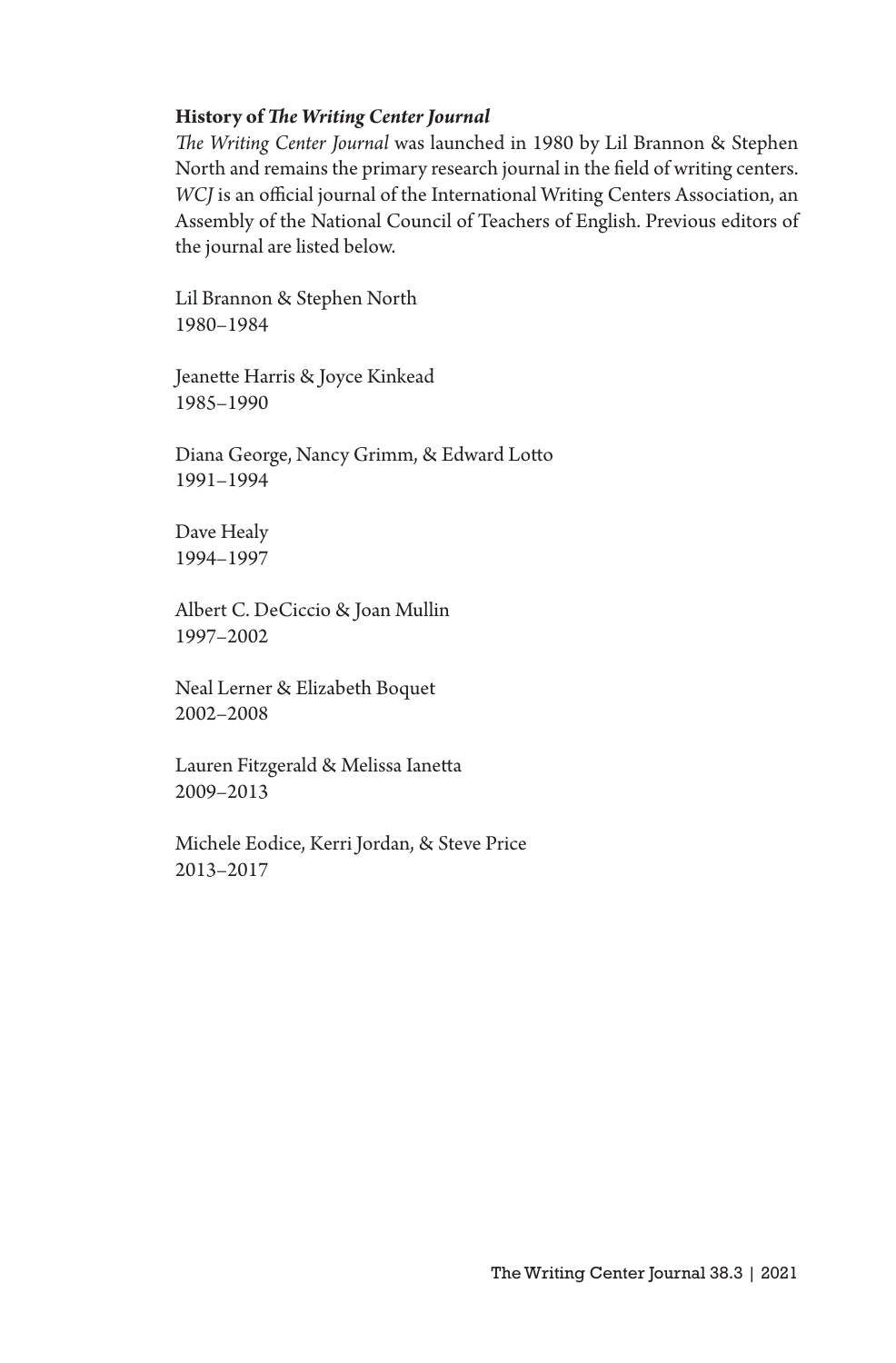### **Guidelines for Submission**

The current editors invite article submissions of theoretical scholarship and original empirical research on topics of interest to the writing center community. We are also interested in book reviews and review essays; please query via e-mail before submitting reviews. *The Writing Center Journal* aims to reflect diverse contexts and encourages submissions related to a wide variety of institution types and writing centers. Article manuscripts should be submitted via the online portal at submissions.writingcenterjournal.org. Articles are typically between 6,000 and 10,000 words and should follow NCTE's Guidelines for Non-Sexist Use of Language. Please visit writingcenterjournal.org for the *WCJ* style guide.

#### **Subscriptions & Back Issues**

- Subscribe to *The Writing Center Journal* on the IWCA membership page: https://iwcamembers.org/
- Library subscriptions can be updated or requested with the editors: writingcenterjournal@gmail.com. Library subscriptions are \$80.00.
- To request hardcopy back issues or PDF packets, contact the *WCJ* editors: writingcenterjournal@gmail.com.
- Information about the journal, the editors, and upcoming events can be found at http://writingcenterjournal.org.

### **WCJ Reviewers**

All submissions are reviewed anonymously by at least two external readers; those listed below are members of the active reader pool. We thank them for their contributions to writing center scholarship.

Arlene Archer, *University of Cape Town* Rebecca Babcock, *University of Texas of the Permian Basin*  Valerie Balester, *Texas A&M University* Bethany Bibb, *Southern Utah University* Sarah Blazer, *Fashion Institute of Technology, SUNY* Rebecca Block, *Springboard Collaborative* Candis Bond, *Augusta University* Elizabeth Boquet, *Fairfield University*  Gerd Bräuer, *University of Education Freiburg* Marna Broekhoff, *University of Oregon (retired)* Ellen Carillo, *University of Connecticut* Russell Carpenter, *Eastern Kentucky University* Nikki Caswell, *East Carolina University* Steven Corbett, *George Mason University*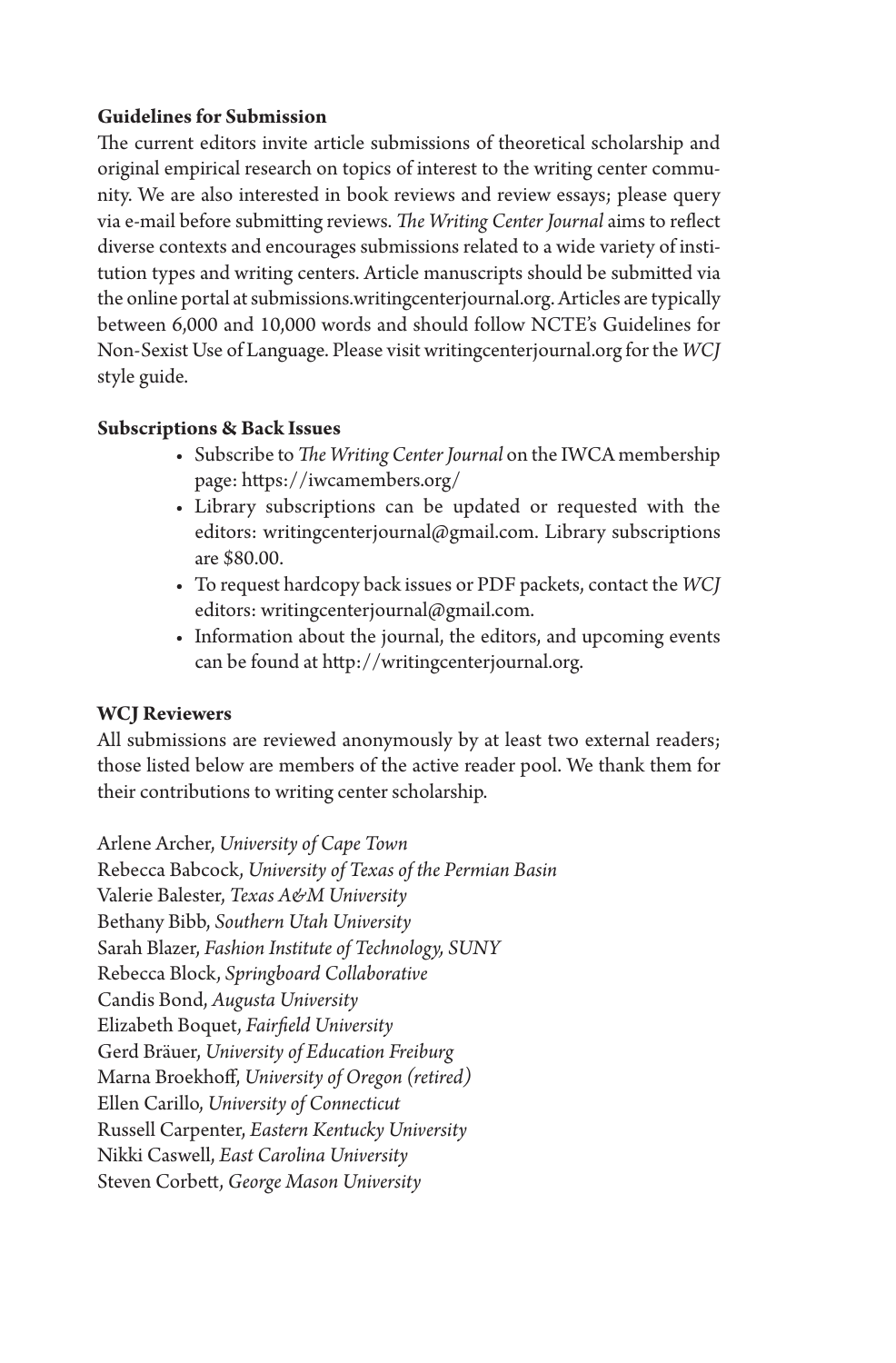Danielle Cordaro, *University of Mount Union* Tom Deans, *University of Connecticut* Harry Denny, *Purdue University* Melody Denny, *University of Northern Colorado* Bonnie Devet, *College of Charleston* Rasha Diab, *University of Texas at Austin* Sue Dinitz, *University of Vermont*  Dana Driscoll, *Indiana University of Pennsylvania* Kevin Dvorak, *Nova Southeastern University* Grant Eckstein, *University of California, Davis* Michele Eodice, *University of Oklahoma* Ann-Marie Eriksson, *Gothenburg University* Christopher Ervin, *Oregon State University*  Katya Fairbanks, *Claremont Graduate University (retired)* Brian Fallon, *Fashion Institute of Technology, SUNY* Dawn Fels, *University of Pittsburgh* Heather Fitzgerald, *Emily Carr University of Art + Design* Lauren Fitzgerald, *Yeshiva University* Nadine Fladd, *University of Waterloo* Traci Freeman, *Colorado College* Romeo Garcia, *The University of Utah* Clint Gardner, *Salt Late Community College* Anne Ellen Geller, *St. John's University* Genie Giaimo, *Middlebury College* Paula Gillespie, *Florida International University* Jill Gladstein, *Swarthmore College*  Roger Graves, *University of Alberta* Shareen Grogan, *University of Montana* Mark Hall, *University of Central Florida*  Susanne Hall, *California Institute of Technology* Susanmarie Harrington, *The University of Vermont* Karen Head, *Georgia Institute of Technology* Mary Hedengren, *University of Houston–Clear Lake* Beth Hewett, *University of Maryland University College* Kelsey Hixson-Bowles, *Utah Valley University* Amy Hodges, *University of Texas at Arlington* Nora Hoffmann, *Goethe University Frankfurt* Alba Newmann Holmes, *Swarthmore College* Monique Honegger, *Zurich University of Applied Sciences* Brad Hughes, *University of Wisconsin–Madison (retired)* Allison Hutchison, *Cornell University* Holly Jackson, *Mansfield University*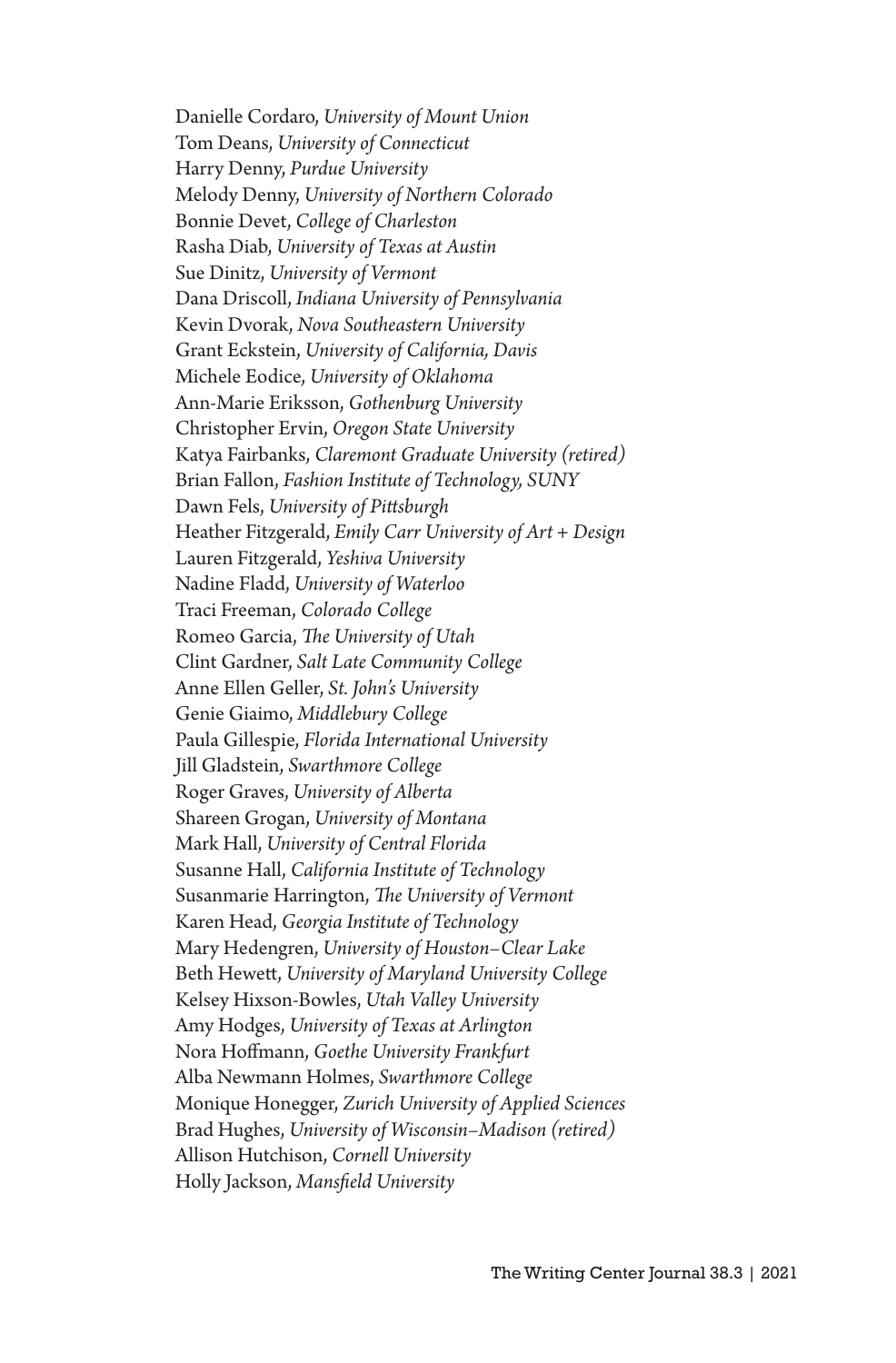Karen Jackson, *North Carolina Central University* Rebecca Jackson, *Texas State University* Joe Janangelo, *Loyola University Chicago*  Amber Jensen, *Thomas A. Edison High School* Kerri Jordan, *Mississippi College* Harvey Kail, *University of Maine (retired)* Joyce Kinkead, *Utah State University*  Roberta Kjesrud, *Western Washington University* Dagmar Knorr, *Leuphana University Lüneburg* Jennifer Kunka, *Francis Marion University* Steve Lamos, *University of Colorado Boulder* Noreen Lape, *Dickinson College* Susan Lawrence, *George Mason University* Chris LeCluyse, *Westminster University*  Lisa Lebduska, *Wheaton College* Neal Lerner, *Northeastern University*  Sarah Leu, *McGill University* Katie Levin, *University of Minnesota* Alexandria Lockett, *Spelman College* Michael Mattison, *Wittenberg University*  Jennifer Mawhorter, *Azusa Pacific University* Jackie Grutsch McKinney, *Ball State University* Sue Mendelsohn, *Columbia University* Wendy Menefee-Libey, *Harvey Mudd College* Michelle Miley, *Montana State University*  Kendra Mitchell, *Florida Agricultural and Mechanical University* Rachel Dunleavy Morgan, *University of Great Falls* Lucie Moussu, *University of Alberta* Joan Mullin, *University of North Carolina at Charlotte*  Jennifer Nicklay, *University of Minnesota* Luke Niiler, *The University of Alabama* John Nordlof, *Eastern University*  Georganne Nordstrom, *University of Hawai`i at Manoa* Rebecca Nowacek, *Marquette University*  Emily Nye, *University of San Diego* Íde O'Sullivan, *University of Limerick* Bobbi Olson, *Grand View University* Innhwa Park, *West Chester University* Juli Parrish, *University of Denver* Irvin Peckham, *Louisiana State University* Michael Pemberton, *Georgia Southern University*  Sherry Wynn Perdue, *Oakland University*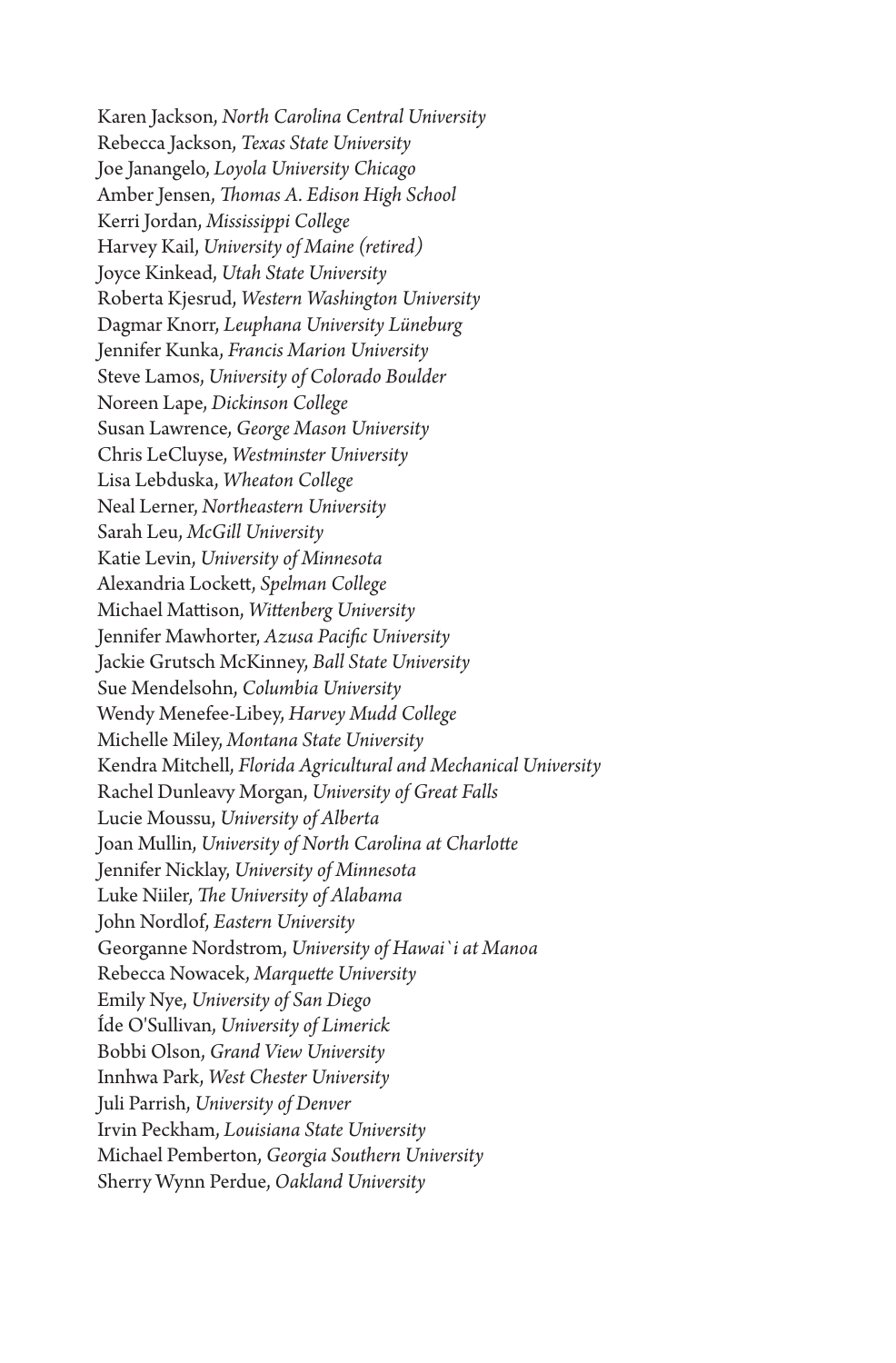Talinn Phillips, *Ohio University* Anja Poloubotko, *Leibniz University Hanover* Ben Rafoth, *Indiana University of Pennsylvania* Sarah Riddick, *Worcester Polytechnic Institute* Ted Roggenbuck, *Bloomsburg University*  Brigitte Römmer-Nossek, *University of Vienna* Lynne Ronesi, *American University of Sharjah* Karen Rowan, *California State University, San Bernardino* Holly Ryan, *Penn State Berks* Lori Salem, *Temple University* Lorraine Savage, *Temple University* Ellen Schendel, *Grand Valley State University* Carol Severino, *University of Iowa*  David Sheridan, *Michigan State University*  Steve Sherwood, *Texas Christian University*  Anna Sicari, *Oklahoma State University* Neil Simpkins, *University of Washington Bothell* Nathalie Singh-Corcoran, *West Virginia University* Jay D. Sloan, *Kent State University* Trixie Smith, *Michigan State University* Lingshan Song, *Mississippi College* Denise Stephenson, *Miracosta College* Terese Thonus, *University of Baltimore* Kathryn Valentine, *San Diego State University*  Anja Voigt, *European University Viadrina* Jaclyn Wells, *University of Alabama at Birmingham* Scott Whiddon, *Transylvania University* Bronwyn Williams, *University of Louisville* Terry Zawacki, *George Mason University (retired)* Amy Zenger, *American University of Beirut* Lisa Zimmerelli, *Loyola University of Maryland*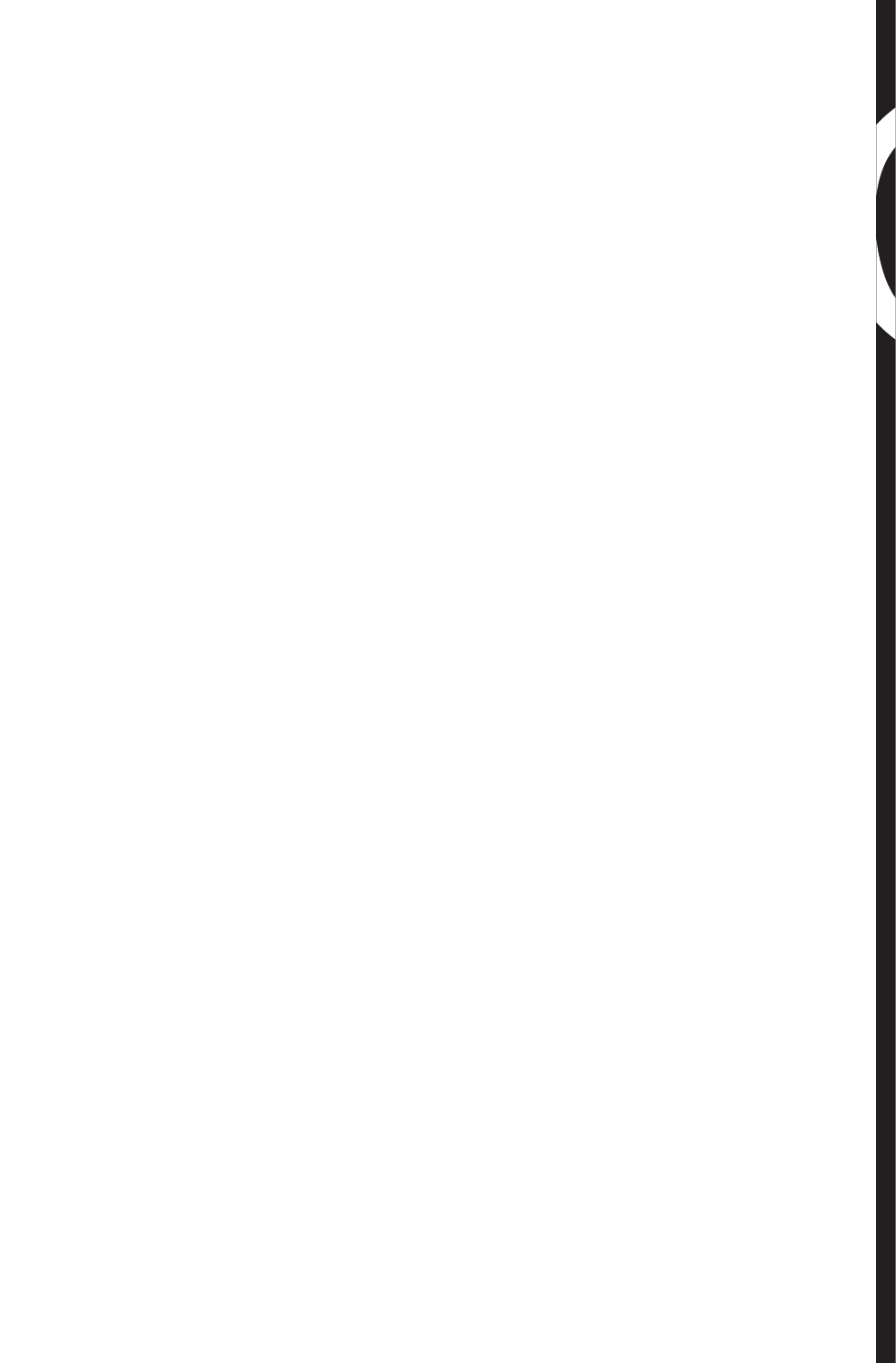## Table of Contents

| From the Special Issue Editors<br>Pam Bromley, Katrin Girgensohn, Kara Northway, and Eliana Schonberg                                                                                                                                | 11  |
|--------------------------------------------------------------------------------------------------------------------------------------------------------------------------------------------------------------------------------------|-----|
| An Introduction to Transatlantic Writing Center Resources<br>Pam Bromley, Katrin Girgensohn, Kara Northway, and Eliana Schonberg                                                                                                     | 23  |
| Writing Centres in the Netherlands: Nondirective Pedagogies<br>in a Changing Higher Education Landscape<br>Annemieke Meijer and Joy de Jong                                                                                          | 43  |
| <b>Bilingual Practices in a Transnational Writing Center:</b><br>A Foundational Perspective from Russia<br>Olga Aksakalova                                                                                                           | 57  |
| Challenging our Lineages: Lessons on Language and<br>Writing from a Writing Center Collaboration between<br><b>Germany and Australia</b><br>Stefanie Everke Buchanan                                                                 | 75  |
| Writing Centers and Programs: Their Role in<br>Democratization Policies in Higher Education in Argentina<br>Fabiana Castagno, Gaby Luján Giammarini, Sonia Lizarriturri,<br>Estela Moyano, María del Carmen Novo, and Diana Waigandt | 89  |
| Flash Archiving the Writing Center: Snapshots from<br><b>Lebanon and Egypt</b><br>Emma Moghabghab, Kathleen Saville, and Ira Allen                                                                                                   | 117 |
| Mapping a Transatlantic Discipline: The Role of Handbooks in<br>Discipline-Building in Austria, Germany, and Switzerland<br>Andrea Scott                                                                                             | 143 |